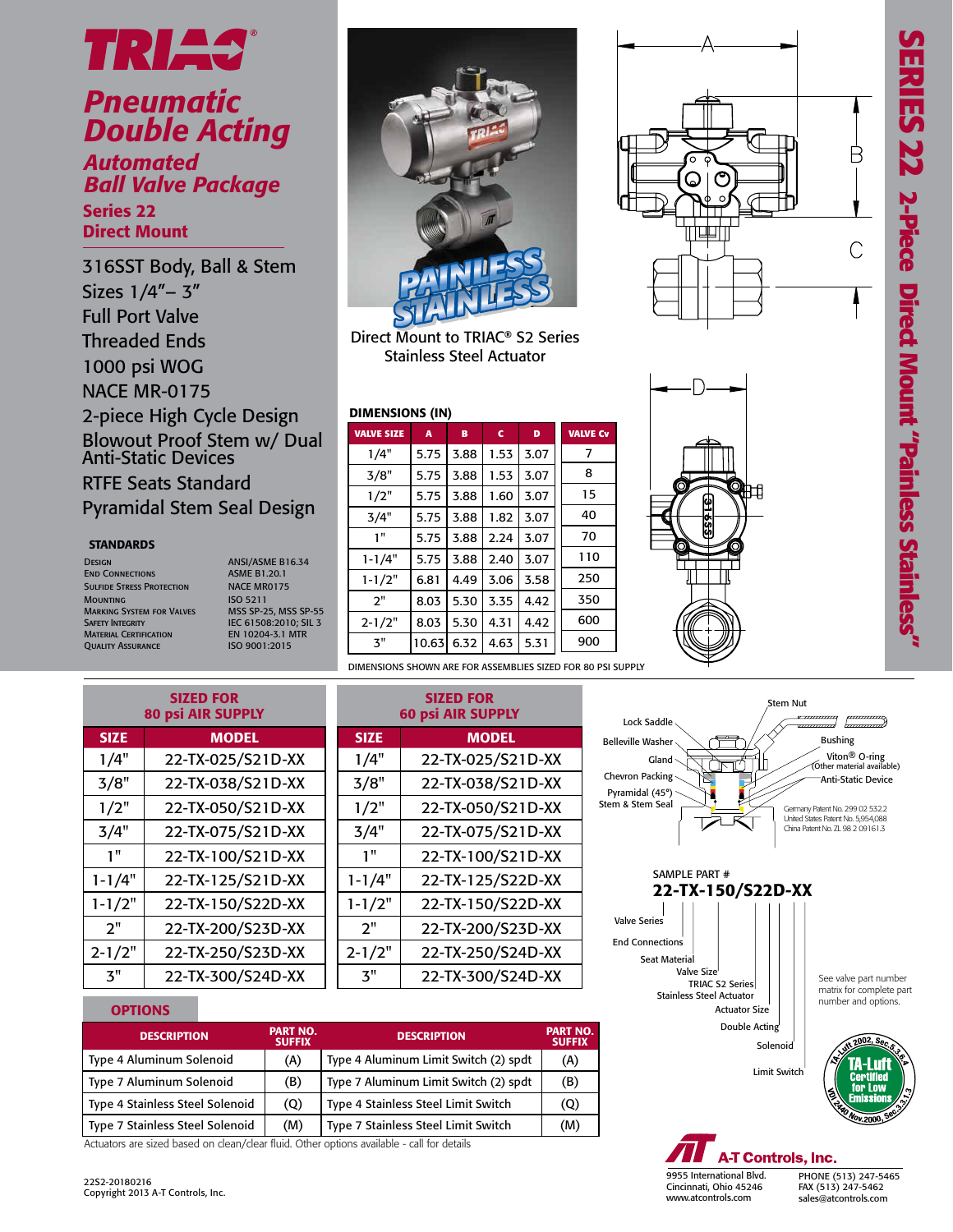

# Series 22 Direct Mount High Cycle<br>Full Port Ball Valve

### *Pressure vs. Temperature Chart*

![](_page_1_Figure_3.jpeg)

|                | <b>MATERIALS LIST</b>     |                |                                             |
|----------------|---------------------------|----------------|---------------------------------------------|
| NO.            | <b>PART NAME</b>          | QTY            | <b>MATERIAL</b>                             |
| 1              | <b>BODY</b>               | 1              | ASTM A351 GRADE CF8M                        |
| $\overline{2}$ | <b>END CAP</b>            | 1              | ASTM A351 GRADE CF8M                        |
| 3              | <b>BALL</b>               | 1              | 1/4" THRU 3/8" ASTM A276<br>SS316           |
| 3              | <b>BALL</b>               | 1              | 1/2" THRU 3" ASTM A351<br><b>GRADE CF8M</b> |
| 4              | <b>SEAT</b>               | $\overline{2}$ | <b>RTFE</b>                                 |
| 5              | <b>JOINT GASKET</b>       | 1              | <b>PTFE</b>                                 |
| 6              | <b>STEM SEAL</b>          | 1              | <b>RTFE</b>                                 |
| $\overline{7}$ | <b>STEM</b>               | 1              | ASTM A276 SS316                             |
| 8              | <b>GLAND PACKING</b>      | 1              | <b>PTFE</b>                                 |
| 9              | <b>GLAND BUSHING</b>      | 1              | <b>AISI 304</b>                             |
| 10             | <b>LOCK SADDLE</b>        | 1              | <b>AISI 304</b>                             |
| 11             | <b>STEM NUT</b>           | 1              | <b>AISI 304</b>                             |
| 12             | <b>HANDLE</b>             | 1              | <b>AISI 304</b>                             |
| 13             | <b>HANDLE SLEEVE</b>      | 1              | <b>VINYL</b>                                |
| 14             | <b>STEM WASHER</b>        | 1              | <b>AISI 304</b>                             |
| 15             | <b>BELLEVILLE WASHER</b>  | $\overline{2}$ | <b>AISI 301</b>                             |
| 16             | <b>STOP BOLT</b>          | 1              | <b>AISI 304</b>                             |
| 17             | <b>BOLT NUT</b>           | 1              | <b>AISI 304</b>                             |
| 18             | <b>GLAND WASHER</b>       | 1              | <b>RTFE</b>                                 |
| 19             | <b>HANDLE LOCK</b>        | 1              | <b>AISI 304</b>                             |
| 20             | O-RING                    | 1              | <b>VITON®</b>                               |
| 21             | <b>HANDLE NUT</b>         | 1              | <b>AISI 304</b>                             |
| 22             | <b>ANTI-STATIC DEVICE</b> | 2              | AISI 316                                    |

![](_page_1_Figure_5.jpeg)

### DIMENSIONS (IN)

| <b>SIZE</b>    | A    | в     |       | D    |      |      |      | Z1   | Z2   | <b>AB</b> | <b>AC</b> | <b>AD</b> | <b>AE</b> | D <sub>D</sub> 1 | D <sub>D</sub> <sub>2</sub> | LBS   | <b>ISO 5211</b> |
|----------------|------|-------|-------|------|------|------|------|------|------|-----------|-----------|-----------|-----------|------------------|-----------------------------|-------|-----------------|
| 1/4"           | 0.45 | 0.354 | 5.88  | .53  | 0.26 | 2.99 | 2.56 | 0.26 | 0.28 | .28       | 0.92      | 0.43      | 0.55      | .417             | .969                        | .23   | F03/F04/F05     |
| 3/8"           | 0.49 | 0.354 | 6.12  | .52  | 0.26 | 2.99 | 2.56 | 0.26 | 0.28 | .28       | 0.92      | 0.43      | 0.53      | .417             | .969                        | .23   | F03/F04/F05     |
| 1/2"           | 0.59 | 0.354 | 5.83  | 1.60 | 0.26 | 3.05 | 2.56 | 0.26 | 0.28 | .28       | 0.92      | 0.43      | 0.53      | .417             | .969                        | .23   | F03/F04/F05     |
| 3/4"           | 0.79 | 0.354 | 5.88  | 1.82 | 0.28 | 3.23 | 2.94 | 0.26 | 0.28 | 1.47      | 0.91      | 0.43      | 0.61      | .417             | .969                        | .32   | F03/F04/F05     |
| 11             | 0.98 | 0.433 | 6.77  | 2.24 | 0.43 | 3.74 | 3.46 | 0.26 | 0.28 | 1.73      | 26. ا     | 0.56      | 0.72      | .654             | .969                        | 2.40  | F04/F05         |
| $1 - 1/4"$     | .26  | 0.433 | 6.77  | 2.40 | 0.43 | 3.92 | 4.02 | 0.24 | 0.27 | 2.01      | .26       | 0.56      | 0.81      | .654             | .969                        | 3.31  | F04/F05         |
| $1 - 1/2"$     | .50  | 0.551 | 8.51  | 3.06 | 0.55 | 4.00 | 4.33 | 0.29 | 0.35 | 2.17      | .53       | 0.75      | 0.76      | .969             | 2.756                       | 5.62  | F05/F07         |
| 2"             | . 97 | 0.551 | 8.51  | 3.35 | 0.56 | 5.16 | 4.92 | 0.29 | 0.35 | 2.46      | 1.53      | 0.75      | 0.89      | .969             | 2.756                       | 7.93  | F05/F07         |
| $2 - 1/2"$     | 2.56 | 0.669 | 10.53 | 4.31 | 0.67 | 6.18 | 6.32 | 0.39 | 0.48 | 3.16      | 2.07      | 0.88      | 0.09      | 2.756            | 4.016                       | 16.38 | F07/F10         |
| 3 <sup>n</sup> | 3.15 | 0.669 | 11.88 | 4.63 | 0.71 | 6.80 | 7.01 | 0.39 | 0.48 | 3.51      | 2.08      | 0.88      | 1.19      | 2.756            | 4.016                       | 22.81 | F07/F10         |

A-T Controls reserves the right to change product designs and technical/dimensional specifications without notice. Viton® is a registered trademark of E.I. DuPont de Nemours.

![](_page_1_Picture_9.jpeg)

A VIEW

9955 International Blvd. Cincinnati, Ohio 45246 www.atcontrols.com

PHONE (513) 247-5465 FAX (513) 247-5462 sales@atcontrols.com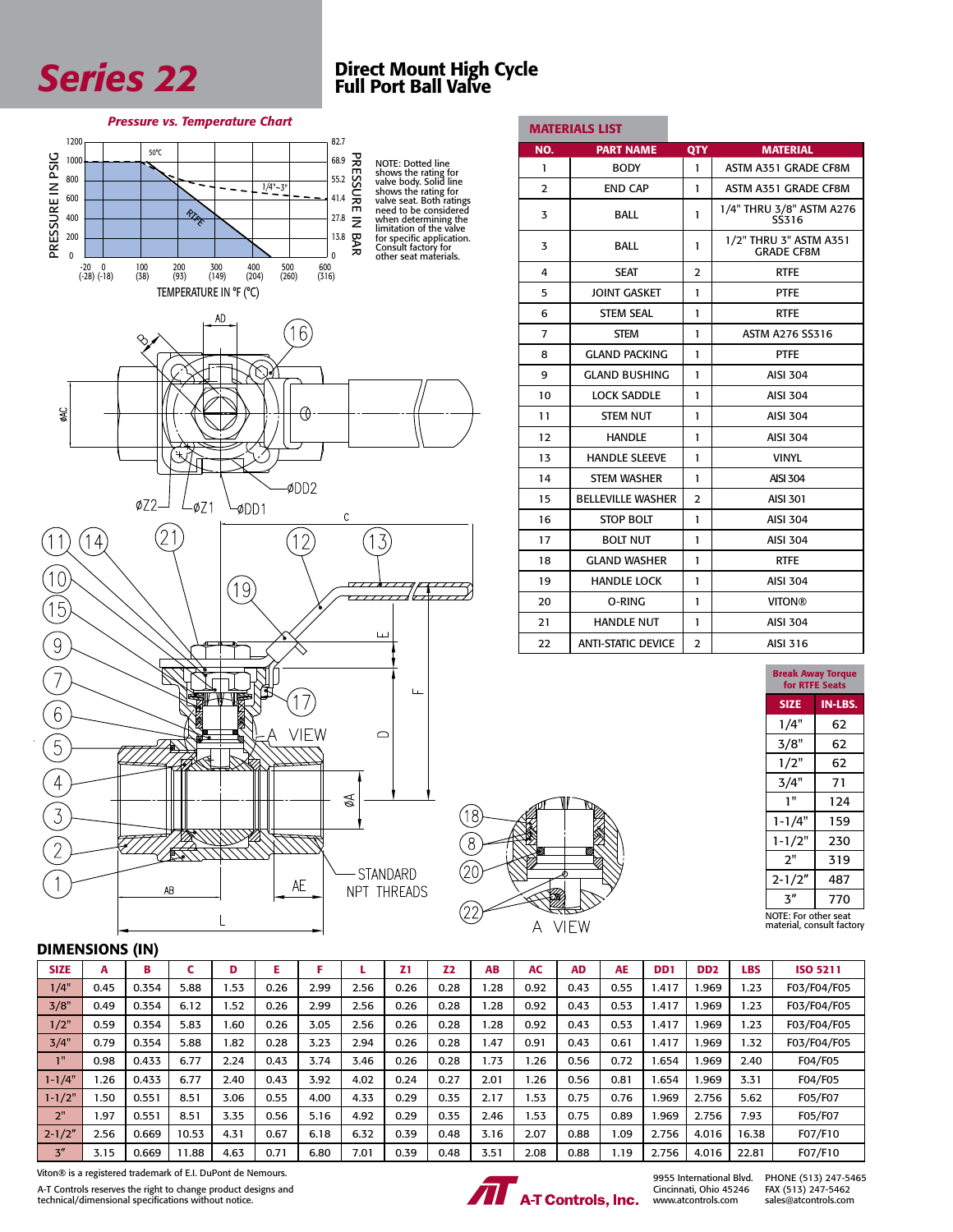![](_page_2_Picture_1.jpeg)

### *Pneumatic Spring Return Automated Ball Valve Package*

Series 22 Direct Mount

316SST Body, Ball & Stem Sizes 1/4"– 3" Full Port Valve Threaded Ends 1000 psi WOG NACE MR-0175 2-piece High Cycle Design Blowout Proof Stem w/ Dual Anti-Static Devices RTFE Seats Standard Pyramidal Stem Seal Design

### **STANDARDS**

Design ANSI/ASME B16.34<br>
End Connections ASME B1.20.1 **END CONNECTIONS** ASME B1.20.1<br>SULFIDE STRESS PROTECTION NACE MR0175 **SULFIDE STRESS PROTECTION** Mounting ISO 5211 Marking System for Valves MSS SP-25, MSS SP-55 Safety Integrity IEC 61508:2010; SIL 3 MATERIAL CERTIFICATION EN 10204-3.1 N<br>QUALITY ASSURANCE 150 9001:2015 QUALITY ASSURANCE

![](_page_2_Picture_8.jpeg)

Direct Mount to TRIAC® S2 Series Stainless Steel Actuator

### DIMENSIONS (IN)

| <b>VALVE SIZE</b> | A     | в    | c            | D    | <b>VALVE Cv</b> |
|-------------------|-------|------|--------------|------|-----------------|
| 1/4"              | 5.75  | 3.88 | 1.53         | 3.07 | 7               |
| 3/8"              | 5.75  | 3.88 | 1.53         | 3.07 | 8               |
| 1/2"              | 5.75  | 3.88 | 1.60         | 3.07 | 15              |
| 3/4"              | 6.81  | 4.49 | 1.82<br>3.58 |      | 40              |
| 1"                | 6.81  | 4.49 | 2.24         | 3.58 | 70              |
| 1-1/4"            | 8.03  | 5.30 | 2.40         | 4.42 | 110             |
| $1 - 1/2"$        | 8.03  | 5.30 | 3.06         | 4.42 | 250             |
| 2"                | 10.63 | 6.32 | 3.35         | 5.31 | 350             |
| $2 - 1/2"$        | 10.63 | 6.32 | 4.31         | 5.31 | 600             |
| 3"                | 11.89 | 7.14 | 4.63         | 6.12 | 900             |

DIMENSIONS SHOWN ARE FOR ASSEMBLIES SIZED FOR 80 PSI SUPPLY

| <b>SIZED FOR</b><br><b>80 psi AIR SUPPLY</b> |                   |  |  |  |  |  |  |  |
|----------------------------------------------|-------------------|--|--|--|--|--|--|--|
| <b>SIZE</b>                                  | <b>MODEL</b>      |  |  |  |  |  |  |  |
| 1/4"                                         | 22-TX-025/S21S-XX |  |  |  |  |  |  |  |
| 3/8"                                         | 22-TX-038/S21S-XX |  |  |  |  |  |  |  |
| 1/2"                                         | 22-TX-050/S21S-XX |  |  |  |  |  |  |  |
| 3/4"                                         | 22-TX-075/S22S-XX |  |  |  |  |  |  |  |
| יי 1                                         | 22-TX-100/S22S-XX |  |  |  |  |  |  |  |
| $1 - 1/4"$                                   | 22-TX-125/S23S-XX |  |  |  |  |  |  |  |
| $1 - 1/2"$                                   | 22-TX-150/S23S-XX |  |  |  |  |  |  |  |
| 2"                                           | 22-TX-200/S24S-XX |  |  |  |  |  |  |  |
| $2 - 1/2"$                                   | 22-TX-250/S24S-XX |  |  |  |  |  |  |  |
| א"                                           | 22-TX-300/S25S-XX |  |  |  |  |  |  |  |

| SIZED FUR<br><b>60 psi AIR SUPPLY</b>                             |  |  |  |  |  |  |  |  |  |
|-------------------------------------------------------------------|--|--|--|--|--|--|--|--|--|
| <b>MODEL</b>                                                      |  |  |  |  |  |  |  |  |  |
| 22-TX-025/S21S4-XX                                                |  |  |  |  |  |  |  |  |  |
| 22-TX-038/S21S4-XX                                                |  |  |  |  |  |  |  |  |  |
| 22-TX-050/S21S4-XX                                                |  |  |  |  |  |  |  |  |  |
| 22-TX-075/S22S4-XX                                                |  |  |  |  |  |  |  |  |  |
| 22-TX-100/S22S4-XX                                                |  |  |  |  |  |  |  |  |  |
| 22-TX-125/S23S4-XX                                                |  |  |  |  |  |  |  |  |  |
| 22-TX-150/S23S4-XX                                                |  |  |  |  |  |  |  |  |  |
| 22-TX-200/S24S4-XX                                                |  |  |  |  |  |  |  |  |  |
| 22-TX-250/S25S4-XX                                                |  |  |  |  |  |  |  |  |  |
| 22-TX-300/S26S4-XX                                                |  |  |  |  |  |  |  |  |  |
| roturn assembling, all 80 psi assembling will bayo 5 springs, and |  |  |  |  |  |  |  |  |  |

SIZED FOR

*For spring return assemblies, all 80 psi assemblies will have 5 springs, and all 60 psi assemblies will have 4 springs (indicated by the 4-XX).*

| <b>DESCRIPTION</b>              | <b>PART NO.</b><br><b>SUFFIX</b> | <b>DESCRIPTION</b>                    | <b>PART NO.</b><br><b>SUFFIX</b> |
|---------------------------------|----------------------------------|---------------------------------------|----------------------------------|
| Type 4 Aluminum Solenoid        | (A)                              | Type 4 Aluminum Limit Switch (2) spdt | (A)                              |
| Type 7 Aluminum Solenoid        | (B)                              | Type 7 Aluminum Limit Switch (2) spdt | (B)                              |
| Type 4 Stainless Steel Solenoid | (Q)                              | Type 4 Stainless Steel Limit Switch   | (Q)                              |
| Type 7 Stainless Steel Solenoid | (M)                              | Type 7 Stainless Steel Limit Switch   | (M)                              |

Actuators are sized based on clean/clear fluid. Other options available - call for details

**OPTIONS** 

![](_page_2_Picture_19.jpeg)

![](_page_2_Picture_20.jpeg)

![](_page_2_Figure_21.jpeg)

![](_page_2_Figure_22.jpeg)

**A-T Controls, Inc.** 

PHONE (513) 247-5465 FAX (513) 247-5462 sales@atcontrols.com

9955 International Blvd. Cincinnati, Ohio 45246 www.atcontrols.com